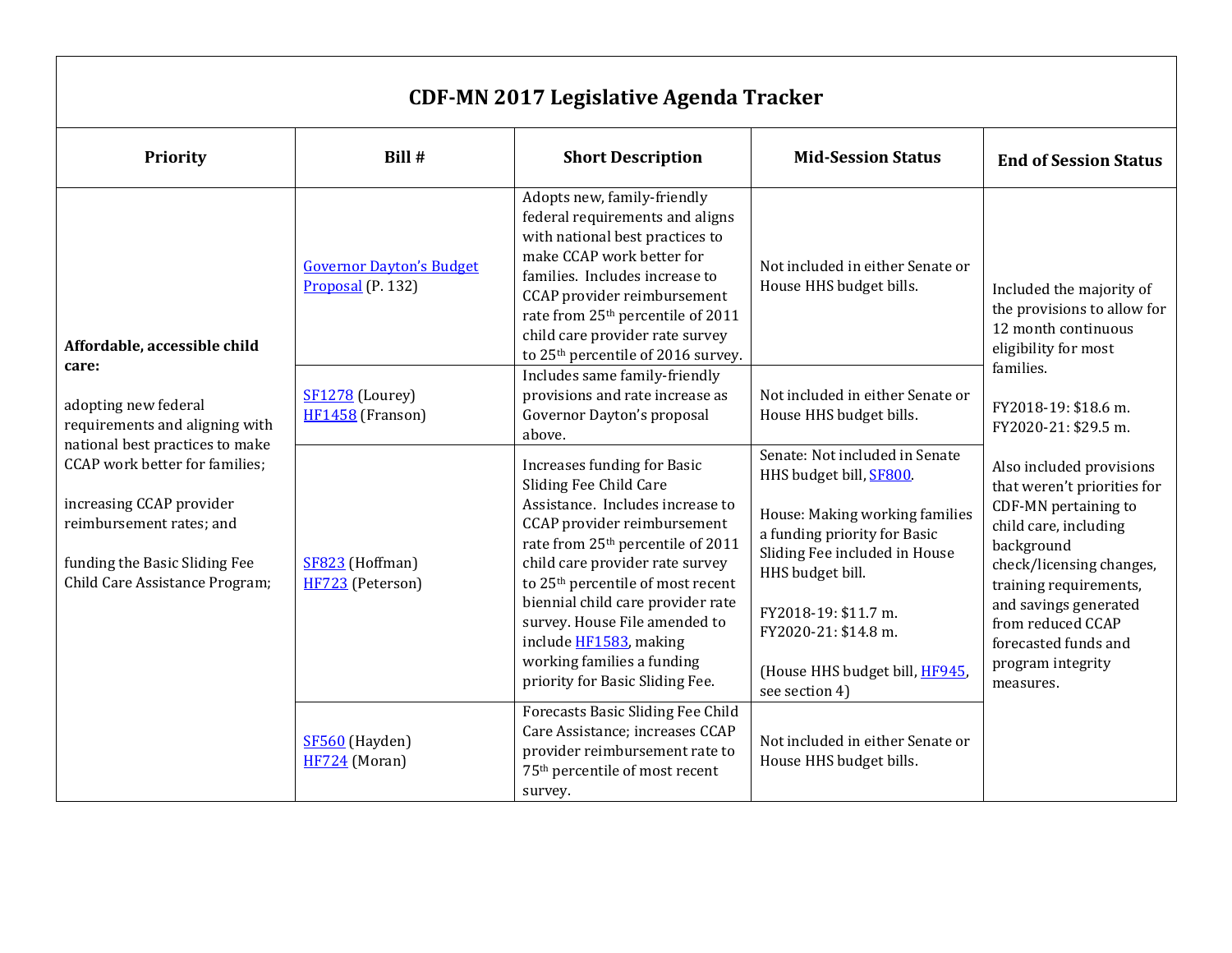|                                                                                               | <b>Governor Dayton's Tax</b><br>Proposal $(P. 8)$ | Includes an increase to the<br>maximum credit to \$1,050 for<br>families with one child and<br>\$2,100 for families with two or<br>more children and raises the<br>threshold at which families<br>could qualify to receive a credit<br>to \$89,000 (one child) and<br>\$101,000 (two or more<br>children). | Identical language not included<br>in either Senate or House tax<br>bill. Similar version in House<br>tax bill.                                                                                                                                                                                                                                                                                                                                                                                                               | <b>Families with one</b><br>dependent: new max<br>credit is \$1,050 (up from                                                                                                                                                                                                                                                             |
|-----------------------------------------------------------------------------------------------|---------------------------------------------------|------------------------------------------------------------------------------------------------------------------------------------------------------------------------------------------------------------------------------------------------------------------------------------------------------------|-------------------------------------------------------------------------------------------------------------------------------------------------------------------------------------------------------------------------------------------------------------------------------------------------------------------------------------------------------------------------------------------------------------------------------------------------------------------------------------------------------------------------------|------------------------------------------------------------------------------------------------------------------------------------------------------------------------------------------------------------------------------------------------------------------------------------------------------------------------------------------|
| <b>Targeted Tax Credits:</b><br>Child and Dependent Care Tax<br>Credit increase and expansion | <b>HF1499</b> (Loon)<br>SF1803 (Anderson, P.)     | Includes an increase to the<br>maximum credit to \$1,050 for<br>families with one child and<br>\$2,100 for families with two or<br>more children and raises the<br>threshold at which families<br>could qualify to receive a credit<br>to \$82,000 (one child) and<br>\$94,000 (two or more<br>children).  | Senate: Not included in Senate<br>tax bill, SF2255.<br>House:<br><b>Families with one</b><br>dependent: new max credit is<br>\$1,050 (up from \$720) and max<br>adjusted family gross income to<br>qualify is \$62,000 (up from<br>$$39,400$ ).<br><b>Families with two or more</b><br>dependents: new max credit is<br>\$2,100 (up from \$1,440) and<br>max adjusted family gross<br>income is \$74,000 (up from<br>$$39,400$ ).<br>FY2018-19: \$35.8 m.<br>FY2020-21: \$44.1 m.<br>(House tax bill, HF4, see section<br>20) | \$720) and max adjusted<br>family gross income to<br>qualify is \$62,000 (up from<br>$$39,400$ ).<br><b>Families with two or</b><br>more dependents: new<br>max credit is \$2,100 (up<br>from $$1,440$ ) and max<br>adjusted family gross<br>income is \$74,000 (up from<br>$$39,400$ ).<br>FY2018-19: \$35.8 m.<br>FY2020-21: \$44.1 m. |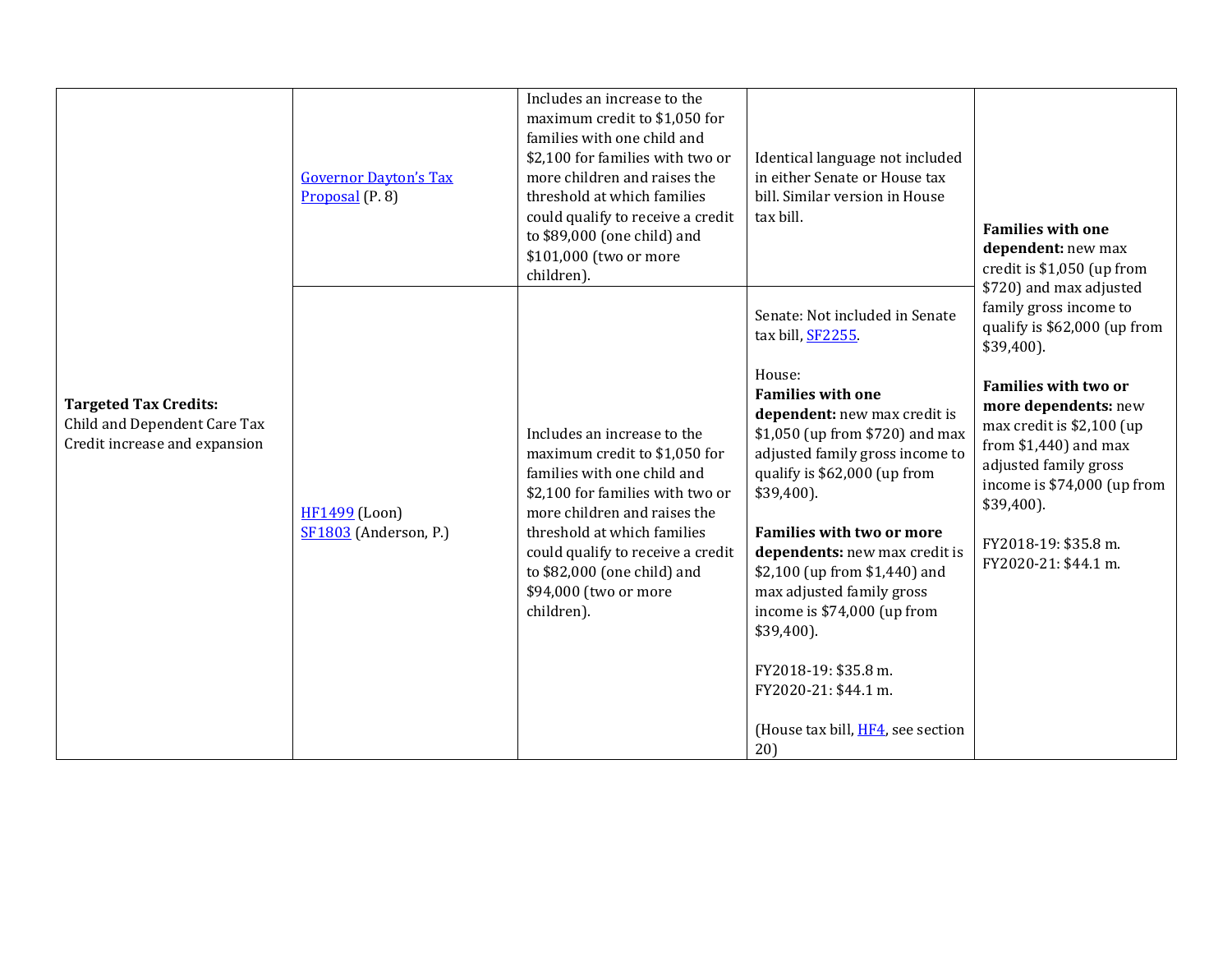| <b>Targeted Tax Credits: Working</b><br>Family Credit Increase and<br>Expansion | <b>Governor Dayton's Tax</b><br>Proposal $(P. 6)$ | Includes an increase to the size<br>of the credit that families can<br>receive and raises the threshold<br>at which families could qualify,<br>and lowers the eligibility age for<br>workers without dependent<br>children from 25 to 21 years.<br>More than 367,000 workers<br>would receive an additional \$94<br>million in tax credits over the<br>two-year budget cycle. | Identical language not included<br>in either Senate or House tax<br>bills.                                                                                                                                                                                                                                                                                                                                            | Modifies the Working<br>Family Credit to exclude on-<br>reservation earnings of<br>enrolled members of a tribe<br>earned while living on the<br>reservation, thereby<br>allowing these individuals<br>to claim the Working<br>Family Credit on these<br>earnings.<br>FY2018-19: \$3.2 m.<br>FY2020-21: \$3.4 m.<br>Lowers the eligibility age<br>for workers without<br>dependent children from 25<br>to 21 years beginning in<br>FY2020.<br>FY2020-21: \$6.7 m. |
|---------------------------------------------------------------------------------|---------------------------------------------------|-------------------------------------------------------------------------------------------------------------------------------------------------------------------------------------------------------------------------------------------------------------------------------------------------------------------------------------------------------------------------------|-----------------------------------------------------------------------------------------------------------------------------------------------------------------------------------------------------------------------------------------------------------------------------------------------------------------------------------------------------------------------------------------------------------------------|------------------------------------------------------------------------------------------------------------------------------------------------------------------------------------------------------------------------------------------------------------------------------------------------------------------------------------------------------------------------------------------------------------------------------------------------------------------|
|                                                                                 | $SF28$ (Rest)<br>HF516 (Loeffler)                 | Includes an increase to the size<br>of the credit that families can<br>receive and raises the threshold<br>at which families could qualify,<br>and lowers the eligibility age for<br>workers without dependent<br>children from 25 to 21 years.<br>More than 367,000 workers<br>would receive an additional \$94<br>million in tax credits over the<br>two-year budget cycle. | Senate: Modifies the Working<br>Family Credit to exclude on-<br>reservation earnings of<br>enrolled members of a tribe<br>earned while living on the<br>reservation, thereby allowing<br>these individuals to claim the<br>Working Family Credit on these<br>earnings.<br>FY2018-19: \$3.2 m.<br>FY2020-21: \$3.4 m.<br>(Senate Tax bill, SF2255, see<br>section 17)<br>House: Not included in House<br>tax bill, HF4 |                                                                                                                                                                                                                                                                                                                                                                                                                                                                  |
| <b>Minnesota Family Investment</b><br><b>Program Cash Grant Increase</b>        | SF806 (Hayden)<br>HF1603 (Pierson)                | Increases the Minnesota Family<br>Investment Program cash grant<br>by \$100/month.<br>House File amended in HHS<br>Finance committee to reduce<br>increase to \$10/month, funded<br>by TANF Innovation grants.                                                                                                                                                                | Senate: \$13/month increase<br>included in Senate HHS budget<br>bill, funded by TANF Innovation<br>grants and Minnesota<br>Department of Health Family<br>Planning grants. (Senate HHS<br>bill, SF800, see section 37)<br>House: Not included in House<br>HHS budget bill, HF945.                                                                                                                                     | Not included in final budget<br>bill. Did include provision<br>to disregard income of a<br>new spouse for one year in<br>assessing income of<br>assistance unit provided<br>the household income<br>doesn't exceed 275% of<br>Federal Poverty Guidelines.                                                                                                                                                                                                        |